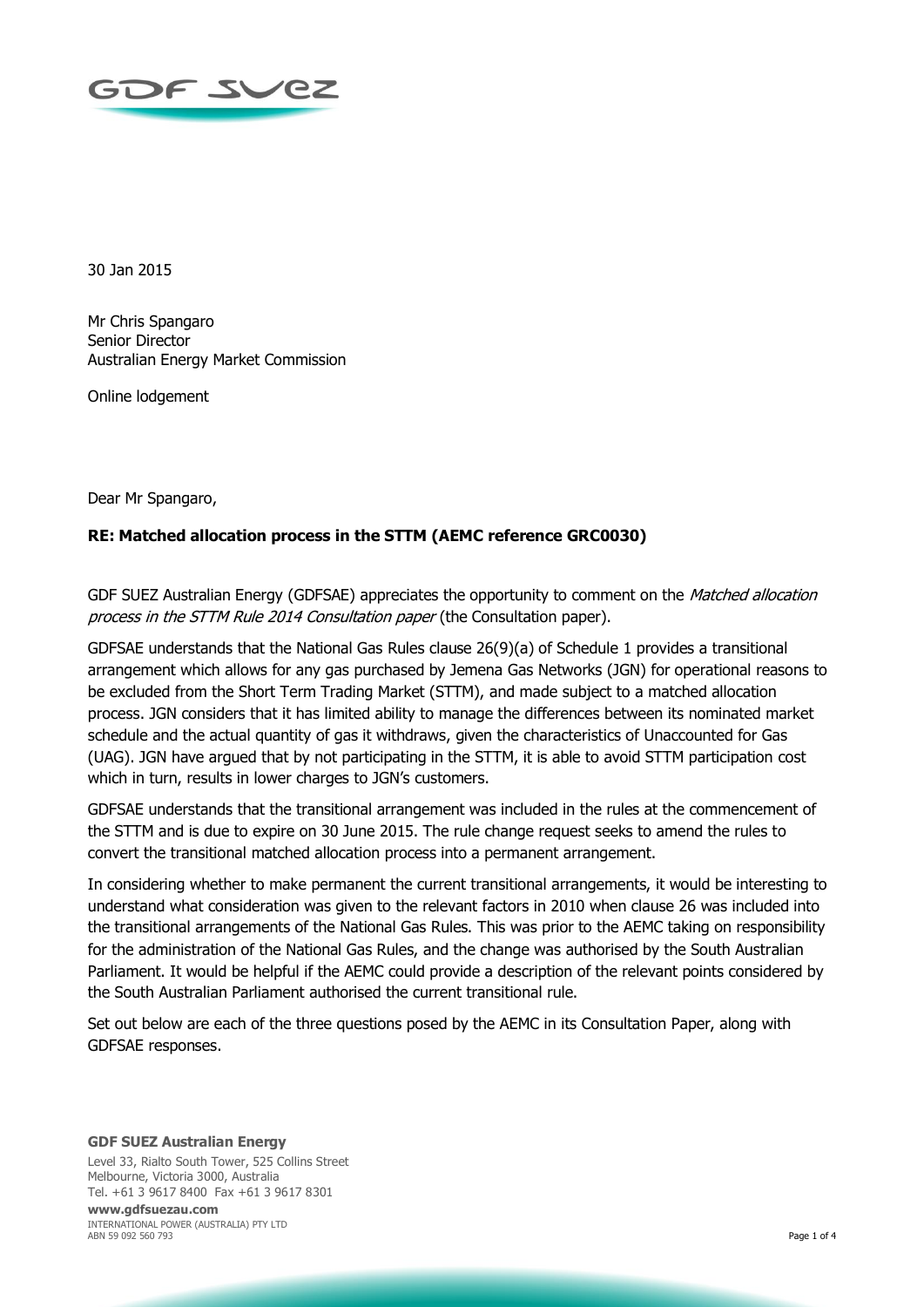

-

## Question 1 Given the difficulties in controlling the volume of unaccounted for gas on a daily basis and the need for unaccounted for gas to maintain the safe and reliable operation of the NSW Gas Network, is it appropriate for unaccounted for gas to be subject to the risks of deviation pricing in the STTM?

As GDFSAE understands it, the current transitional arrangement of matched allocations requires that JGN enter into an arrangement with a shipper and a facility operator which then ensures that the quantity of UAG required by JGN is excluded from the STTM. This arrangement is made possible by the definition of UAG in New South Wales, being the amount of gas nominated in advance by JGN each day.

Since the New South Wales definition for UAG is based on the nominated quantity rather than actual quantities, it is possible to nominate a value for UAG which is not subject to change, and can then be precisely excluded from the STTM. However, the actual gas used by JGN each day may differ from this nominated amount, and ultimately this difference must be made up somehow. The mechanism for dealing with this inevitable difference is not transparent.

The principle of the STTM is that participants are subject to deviation payments to create an incentive to manage gas delivery and usage to match nominations as closely as possible. It seems to GDFSAE that the matched allocation process is made possible in NSW only through a quirk of the UAG definition (being based on nominations and not usage), which relieves JGN of the need to manage its gas usage, and leaves other gas participants the task of making up the difference in a non-transparent manner.

GDFSAE would prefer that all STTM participants be subject to the same set of market rules and information to ensure consistent commercial drivers and efficient outcomes including responsibility for managing deviations and own gas usage.

**Question 2** Would requiring Jemena to procure unaccounted for gas through the STTM lead to improved efficiency of the STTM? Are there any benefits to STTM participants if unaccounted for gas for the NSW Gas Network is procured through the STTM?

The COAG Energy Council Gas Market Vision<sup>1</sup> includes a specific work stream focused on enhancing transparency and price discovery by continuing to aggregate existing market information and improve its accessibility.

GDFSAE believes that STTM transparency would be enhanced by managing a greater proportion of all gas transactions at the hub through a consistent and transparent set of arrangements, and where participants are encouraged to respond to market signals as they arise and manage the risks they face efficiently. Any arrangement that allows primary transactions to take place outside the STTM weakens transparency, mutes price signals, and undermines each participant's incentives to make efficient commercial decisions.

<sup>&</sup>lt;sup>1</sup> See https://scer.govspace.gov.au/files/2014/12/COAG-Energy-Council-Australian-Gas-Market-Vision-Dec-2014-FINAL1.pdf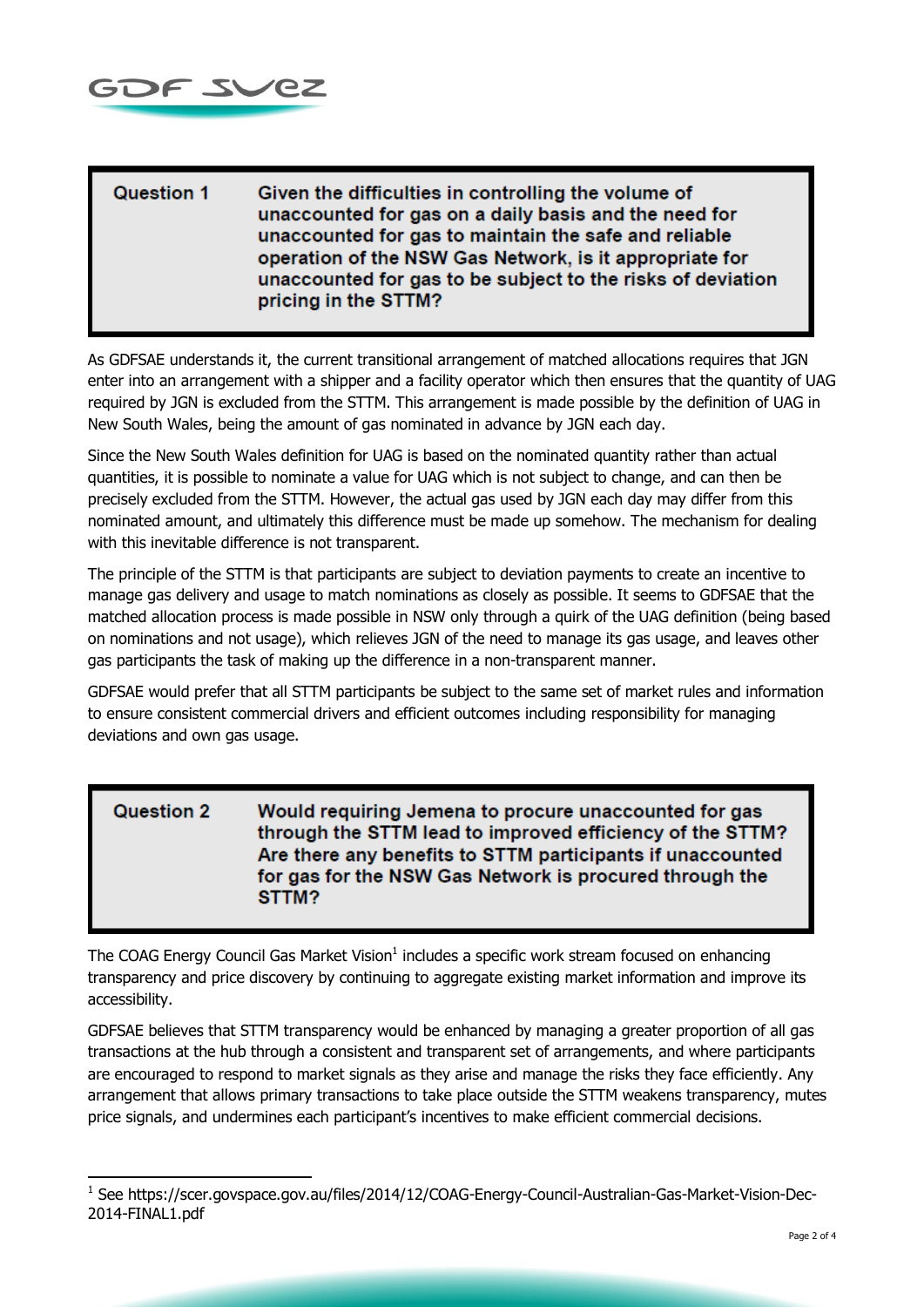

GDFSAE would strongly prefer that to the extent practicable, participants be encouraged to trade all gas through the STTM hub with consistent scheduling and pricing arrangements to ensure optimum transparency and price discovery. JGN's transitional arrangement is inconsistent with this preference.

GDFSAE agree that since the amount of UAG is small, the overall efficiency gain of the STTM would not be large. Nevertheless, this is the case with many elements of energy market reform and therefore it is important to take a principled approach that all participants impacting on STTM hub transfers and deviations be exposed to the price signals and efficiency incentives.

## **Question 3** Is there material benefit for retailers and distributors from harmonising the treatment of unaccounted for gas across STTM hubs? Will making the matched allocation process permanent in the NGR act as a barrier to harmonising the treatment of unaccounted for gas? If so, would only extending the matched allocation process for a further 5 years be appropriate?

GDFSAE is conscious of the inconsistency between the various gas markets designs; STTM's, Wallumbilla supply hub and Declared Wholesale Gas Market (DWGM). The current mixture of gas market trading arrangements imposes a level of complexity on gas trading in Australia which increases operational costs and acts as a barrier to entry. Therefore, reducing inconsistency is an issue that requires further attention. While this should encompass all hubs over the medium term, steps to harmonise STTM hubs should be progressed initially.

Making the matched allocation process permanent in the National Gas Rules would in GDFSAE's view, act as a barrier to harmonising the treatment of UAG across the STTM's and DWGM, and would not be supported. Nevertheless, GDFSAE would support temporary extension of the current transitional matched allocation in view of other possible reforms.

Additionally, the Consultation paper indicates that AGNL is considering lodging a proposal to amend the Retail Market Procedures for South Australia and Queensland to make retailers responsible for providing UAG. This would more closely align with the Victorian DWGM, and would ensure accounting of UAG in a more transparent manner through existing STTM arrangements.

Although further consideration would need to be given to any specific proposal, GDFSAE suggests managing UAG through the STTM mechanism rather than a separate process would be preferable to JGN's proposed solution.